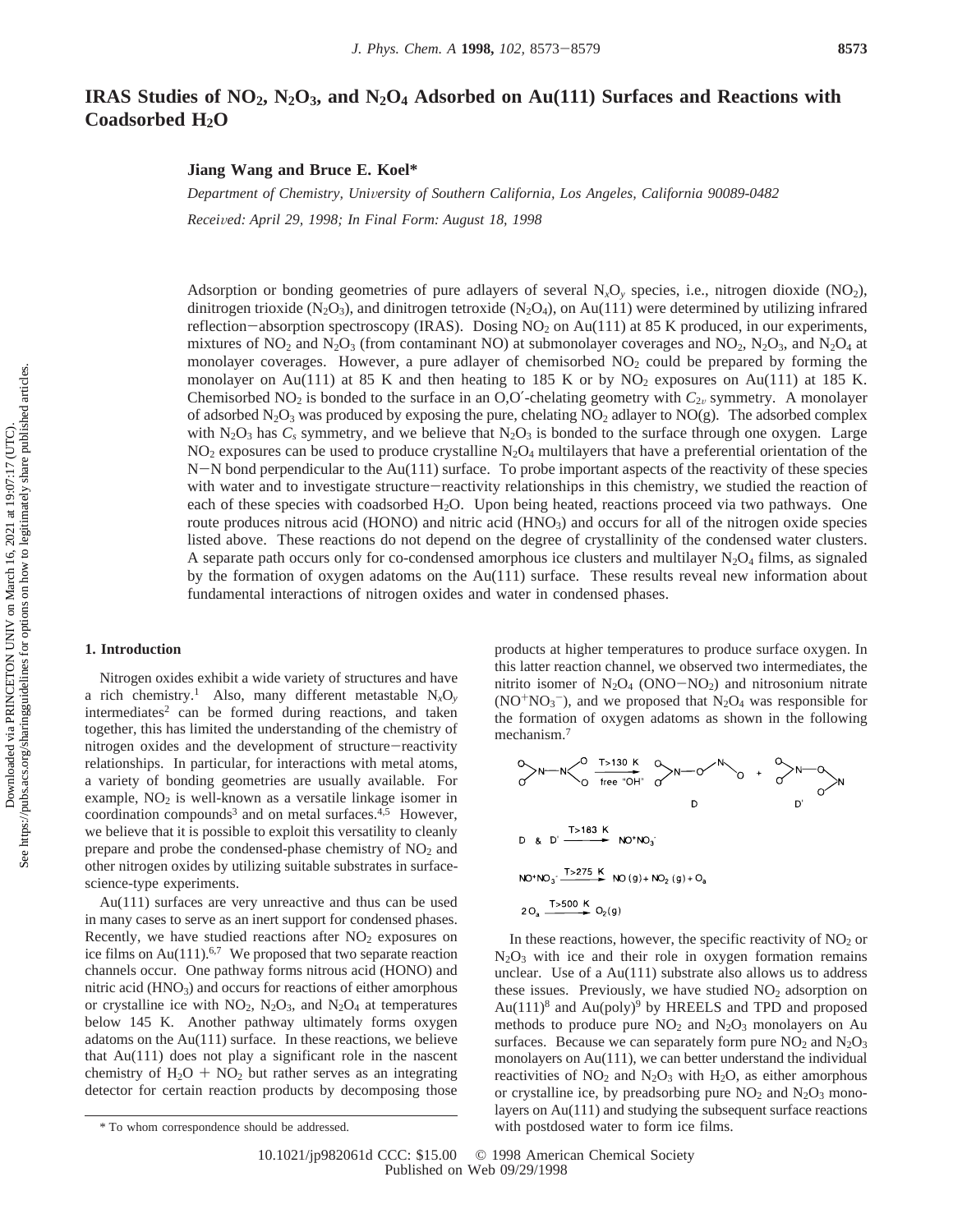This paper presents results of temperature-programmed desorption (TPD) and infrared reflection-absorption spectroscopy (IRAS) investigations of the composition and adsorption geometry of  $NO_2$ ,  $N_2O_3$ , and  $N_2O_4$  adlayers on Au(111). We also obtain new information on the reacting species in condensed films of  $NO<sub>2</sub> + H<sub>2</sub>O$  that lead to oxygen formation on the Au-(111) surface. Pure  $N_2O_3$  and chemisorbed, chelating  $NO_2$ monolayers do not react with amorphous ice to form oxygen on Au(111). Only  $N_2O_4$  multilayer films produce oxygen adatoms in these reactions, and the results are identical to those obtained by reacting  $N_2O_4$  films on ice films pre-formed on the Au(111) surface. This further supports our proposal that formation of the nascent intermediates that lead to oxygen deposition on the Au(111) surface is not caused by the presence of the Au surface atoms but is caused by "free OH" groups on the amorphous ice surface.

### **2. Experimental Methods**

The stainless steel ultra-high vacuum (UHV) chamber used in these experiments was pumped by a 240 L/s ion pump, a 240 L/s turbomolecular pump, and a titanium sublimation pump. The base pressure was typically  $2 \times 10^{-10}$  Torr. The UHV chamber was equipped with a double-pass cylindrical mirror analyzer (CMA) for Auger electron spectroscopy (AES), reverse-view four-grid optics for low-energy electron diffraction (LEED), a UTI 100 C quadrupole mass spectrometer (QMS) for temperature-programmed desorption (TPD), and gas-dosing facilities.

Infrared reflection-absorption spectroscopy (IRAS) studies were carried out in a reaction antechamber attached to the top of the surface analysis chamber by using a Mattson Galaxy 6020 FTIR spectrometer. Ar<sup>+</sup> ion sputtering was also performed in this antechamber. The IR beam from the interferometer was focused on the crystal at a grazing incidence angle of ∼86°. The reflected light along the specular direction was recollimated and focused onto a narrow-band, liquid nitrogen-cooled mercury cadmium telluride (MCT) detector. IR spectra were collected with the sample at 86 K using  $8 \text{ cm}^{-1}$  resolution and 1000 scans in a 4 min. period. Clean surface (background) spectra were acquired after annealing the crystal to 550 K to desorb adsorbates and quickly cooling to 86 K, and these were then subtracted from the adsorbate-covered surface spectra.

TPD experiments were carried out using a random flux shield over the end of the QMS, with the sample approximately 0.5 cm away from the entrance aperture and in the line-of-sight of the QMS ionizer. Two high-transparency screens, one biased at  $-55$  V on the end of the ionizer cage and one at ground potential on the flux shield, were used to suppress the lowenergy electron flux from the QMS.<sup>10</sup> The heating rate in TPD was 3.5 K/s.

The Au(111) crystal was mounted as reported before.<sup>6,7</sup> The sample could be cooled to 85 K using liquid nitrogen or resistively heated to 1100 K. The temperature was measured by a chromel-alumel thermocouple pressed firmly into a hole drilled into the side of the crystal. The Au(111) surface was cleaned by repeated sputtering-annealing cycles using 500 eV  $Ar<sup>+</sup>$  bombardment at 300 K followed by annealing to 973 K for 10 min. The cleanliness and structure of the surface were checked by AES and LEED.

NO, NO<sub>2</sub>, and H<sub>2</sub>O exposures were made by means of a directed molecular beam doser utilizing a microcapillary array. NO (Matheson, 99.9%) and  $NO<sub>2</sub>$  (Matheson, 99.9%) were used as received. Deionized water  $(H<sub>2</sub>O)$  was used after degassing



**Figure 1.** NO<sub>2</sub> TPD spectra following NO<sub>2</sub> exposures on Au(111) at 86 K.

via several freeze-pump-thaw cycles. To minimize reactions of NO2 in the doser gas lines, stainless steel and gold-plated gaskets were utilized and the entire dosing manifold gas line was initially passivated at ∼150 °C under NO<sub>2</sub> pressure for 30 min.

Adsorbate coverages herein are referenced to  $\Theta = 1$  ML for the saturation monolayer coverage of a given adsorbate on the Au(111) surface.  $NO<sub>2</sub>$  monolayer coverages were determined by TPD, referenced to saturation of the chemisorbed  $NO<sub>2</sub>$  peak at 220 K, which was defined as  $\Theta_{\text{NO_2}} = 1$  ML (or 4.2  $\times$  10<sup>14</sup>) molecules/cm<sup>2</sup>).<sup>8</sup> The H<sub>2</sub>O monolayer coverage was much less certain and was difficult to establish. Briefly, we used a background gas dose sufficient to adsorb one-half of the molecules required for the water bilayer ( $1.0 \times 10^{15}$  molecules/  $\text{cm}^2$ ) found on Pt $(111)^{11}$  assuming unit sticking probability.

### **3. Results and Discussion**

**3.1. Formation of Pure NO2, N2O3, and N2O4 Adlayers** on  $Au(111)$ . Figure 1 shows TPD spectra for  $NO<sub>2</sub>$  desorption following  $NO<sub>2</sub>$  exposures on Au(111) at 86 K. NO<sub>2</sub> desorption initially occurs in a peak that shifts from 230 to 217 K with increasing coverage and then in a low-temperature peak at 141 K at higher exposures. This is consistent with earlier studies of NO2/Au(111) that found completely reversible adsorption and assigned a peak at 223 K to desorption from the chemisorbed monolayer and a peak at 141 K to desorption from physisorbed  $N_2O_4$  multilayers.<sup>8,9,12</sup> In Figure 1, we do not see any desorption at 325 K, which is an important feature in  $NO<sub>2</sub>$  TPD from Au-(poly) surfaces,<sup>9</sup> indicating that our crystal had a negligible number of defects. The desorption activation energy for chemisorbed  $NO<sub>2</sub>$  was previously estimated to be 58 kJ/mol, and that for  $N_2O_4$  multilayers was estimated to be 35 kJ/mol.<sup>8</sup>

Chemisorbed  $NO<sub>2</sub>$  on Au(111) has been assigned as an  $O,O'$ nitrito surface chelate with  $C_{2v}$  symmetry based on HREELS.<sup>8</sup> Often, however, when working with HREELS resolutions of  $80 \text{ cm}^{-1}$  or so, there is a chance that overlapping peaks are not resolved and there is a small possibility that the loss peak at  $1180 \text{ cm}^{-1}$  in the work cited above could be due to two peaks of nearly the same energy arising from the asymmetric *ν*a(NO2) and symmetric  $v_s(NO_2) NO_2$  stretching modes. Interaction with the Au(111) surface could markedly decrease the energies of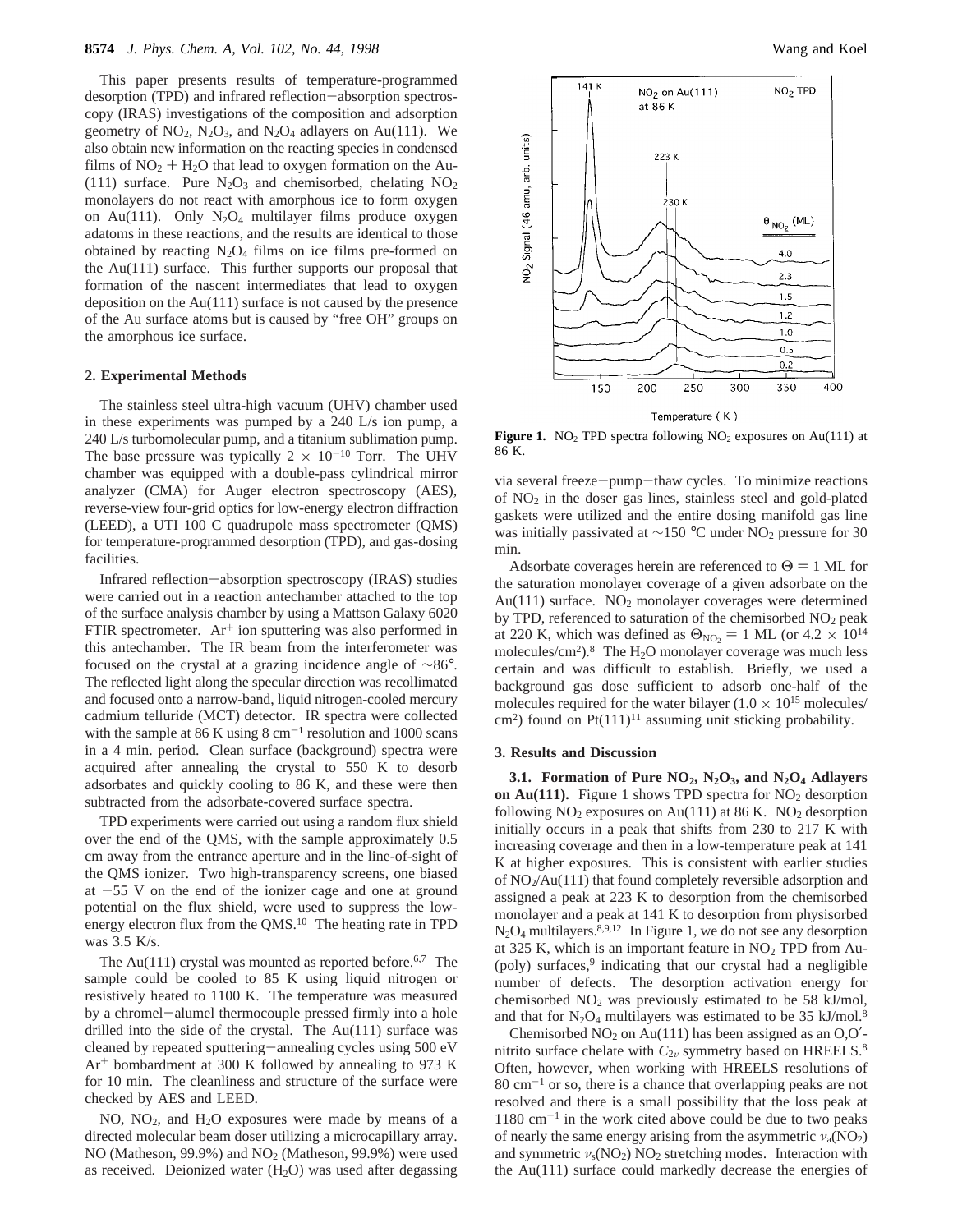

Wavenumber (cm<sup>-1</sup>)

**Figure 2.** IRAS spectra after  $NO<sub>2</sub>$  exposures on a Au(111) surface at 86 K. All of the spectra were collected at 86 K.

both of the  $v_a(\text{NO}_2)$  and  $v_s(\text{NO}_2)$  modes, which are 1618 and 1318 cm<sup>-1</sup>, respectively in the  $NO<sub>2</sub>$  gas-phase IR spectrum.<sup>13</sup> For example, the NO<sub>2</sub> group in Ni( $\alpha$ -picoline)<sub>2</sub>(NO<sub>2</sub>)<sub>2</sub><sup>14</sup> has<br>  $\Delta[\nu_{\alpha}(NO_2) - \nu_{\alpha}(NO_2)] = 73$  cm<sup>-1</sup>  $\Delta[\nu_a(NO_2) - \nu_s(NO_2)] = 73$  cm<sup>-1</sup>.

To better elucidate the adlayer composition and bonding geometry with increasing coverage and film thickness, we have obtained IRAS spectra of the adsorbed layers following NO<sub>2</sub> exposures on Au(111) at 86 K, as shown in Figure 2. Our assignments of these spectra are given in Table 1, and these agree with our previous HREELS data<sup>8</sup> very well. At 0.5 ML  $NO<sub>2</sub> coverage, a mixture of chemisorbed  $NO<sub>2</sub>$  and  $N<sub>2</sub>O<sub>3</sub>$  exists$ on Au(111).  $N_2O_3$  is formed by reaction of chemisorbed  $NO_2$ with residual NO<sup>8</sup> in the background that arises from decomposition of  $NO<sub>2</sub>$  in the UHV chamber. Chemisorbed  $NO<sub>2</sub>$  has two peaks at 1178 and 806  $cm^{-1}$  assigned previously to the symmetric stretching,  $v_s(NO_2)$ , and symmetric bending,  $\delta NO_2$ ), modes, respectively, for a species bonded in an upright O,O′ chelating geometry with  $C_{2v}$  symmetry.<sup>8</sup> Two peaks due to  $N_2O_3$  are seen at 1900 and 1265 cm<sup>-1</sup> that arise from NO stretching,  $\nu(NO)$ , and  $NO_2$  asymmetric stretching,  $\nu_a(NO_2)$ , modes, respectively. The other two peaks from  $N_2O_3$  appear at 1178 and 806 cm<sup>-1</sup> due to the  $\nu_s(\text{NO}_2)$  and  $\delta(\text{NO}_2)$  modes, which overlap with the same modes of chelating  $NO<sub>2</sub>$ . At 1 ML  $NO<sub>2</sub>$  coverage, the adsorbed species are chelating  $NO<sub>2</sub>$ ,  $N_2O_3$ , and  $N_2O_4$ . The peaks at 1182 and 810 cm<sup>-1</sup> are due to chemisorbed chelating NO2. The peaks at 1903, 1267, 1182, and 810 cm<sup>-1</sup> are from N<sub>2</sub>O<sub>3</sub>. The peaks at 1760, 1735, 1294, and 783 cm<sup>-1</sup> are due to the  $\nu_a(\text{NO}_2)$ ,  $\nu_s(\text{NO}_2)$ , and  $\delta(\text{NO}_2)$ modes, respectively, of  $N_2O<sub>4</sub>$ .<sup>7,8,15,16</sup> When the  $NO<sub>2</sub>$  coverage is 7.5 ML, only bands due to  $N_2O_4$  were observed. Annealing



**Figure 3.** IRAS spectra obtained following: (a) 1 ML NO<sub>2</sub> dosed on Au(111) at 86 K; (b) annealing the surface in (a) to 172 K for 30 s; (c) annealing the surface in (a) to  $184$  K for 30 s; (d) dosing 1 ML NO<sub>2</sub> at 185 K. All of the spectra were collected at 86 K.

this multilayer to 120 K does not change the IRAS spectra. This multilayer film can be described as pure crystalline  $N_2O_4$  with a preferential orientation of the N-N bond almost perpendicular to the Au(111) surface, since it shows strong peaks due to  $v_s(NO_2)$  modes along with fairly weak peaks due to  $v_a(NO_2)$ modes.15,16

While the top two spectra in Figure 2 nicely characterize a condensed film with a pure  $N_2O_4$  surface layer, we also wanted to obtain pure  $NO<sub>2</sub>$  and  $N<sub>2</sub>O<sub>3</sub>$  layers. These were made by the procedure outlined in Bartram et al.,8 and our IRAS spectra for chemisorbed  $NO<sub>2</sub>$  are shown in Figure 3. The pure, chemisorbed monolayer of  $NO<sub>2</sub>$  can be made by dosing  $NO<sub>2</sub>$  on Au-(111) at 185 K or by dosing a  $NO<sub>2</sub>$  monolayer at 86 K and then heating to 185 K. Peaks at 1179 and 804  $\text{cm}^{-1}$  are characteristic for chelating  $NO_2^-$  ligands in transition metal compounds.<sup>3</sup> As we have discussed for these compounds in more detail previously,<sup>8</sup> the  $\delta$ (NO<sub>2</sub>) mode is typically insensitive to the bonding geometry of NO<sub>2</sub>, occurring at 817-863 cm<sup>-1</sup>, but the  $v_s(NO_2)$ mode is very sensitive to this bonding geometry. The  $v_s(NO_2)$ mode has a frequency of  $1171-1225$  cm<sup>-1</sup> for chelating isomers and  $1306-1392$  cm<sup>-1</sup> for nitro isomers.<sup>3,14,17</sup> IRAS detects only one peak in the  $1120-1220$  cm<sup>-1</sup> range that must be due to  $v_s(NO_2)$  and no feature that can be assigned to  $v_a(NO_2)$ . Therefore, because of the strict dipole selection rule in IRAS (compared to HREELS) we show conclusively that chemisorbed NO<sub>2</sub> is bonded in an O,O'-chelating geometry with  $C_{2v}$ symmetry on Au(111), confirming the previous assignment made by using HREELS. The small peak at  $1903 \text{ cm}^{-1}$  is due

**TABLE 1: Vibrational Frequencies (cm**-**1) and Assignments of Adsorbed NO2, N2O3, and N2O4 on Au(111) Surfaces**

|                              | NO <sub>2</sub> /Au(111)<br>$NO2$ monolayer |             | $N_2O_3/Au(111)$<br>$N_2O_3$ monolayer |             | $N_2O_4/Au(111)$<br>$N_2O_4$ multilayer |                    |             |
|------------------------------|---------------------------------------------|-------------|----------------------------------------|-------------|-----------------------------------------|--------------------|-------------|
| mode                         | HREELS <sup>8</sup>                         | <b>IRAS</b> | HREELS <sup>8</sup>                    | <b>IRAS</b> | HREELS <sup>8</sup>                     | IRAS <sup>16</sup> | <b>IRAS</b> |
| $v(O_2N-NO)$                 |                                             |             | 250                                    |             |                                         |                    |             |
| $\rho(O_2NNO)$               |                                             |             | $450 - 650$                            |             | 440                                     |                    |             |
| $\delta_{\rm s}({\rm NO}_2)$ | 800                                         | 805         | 800                                    | 806         | 770                                     | 785                | 783         |
| $v_s(NO_2)$                  | 1180                                        | 1178        | 1180                                   | 1182        | 1280                                    | 1301               | 1298        |
| $v_a(\text{NO}_2)$           | 180                                         |             | 1270                                   | 1272        | 1755                                    | 1750               | 1735, 1760  |
| $\nu(NO)$                    |                                             |             | 1890                                   | 1897        |                                         |                    |             |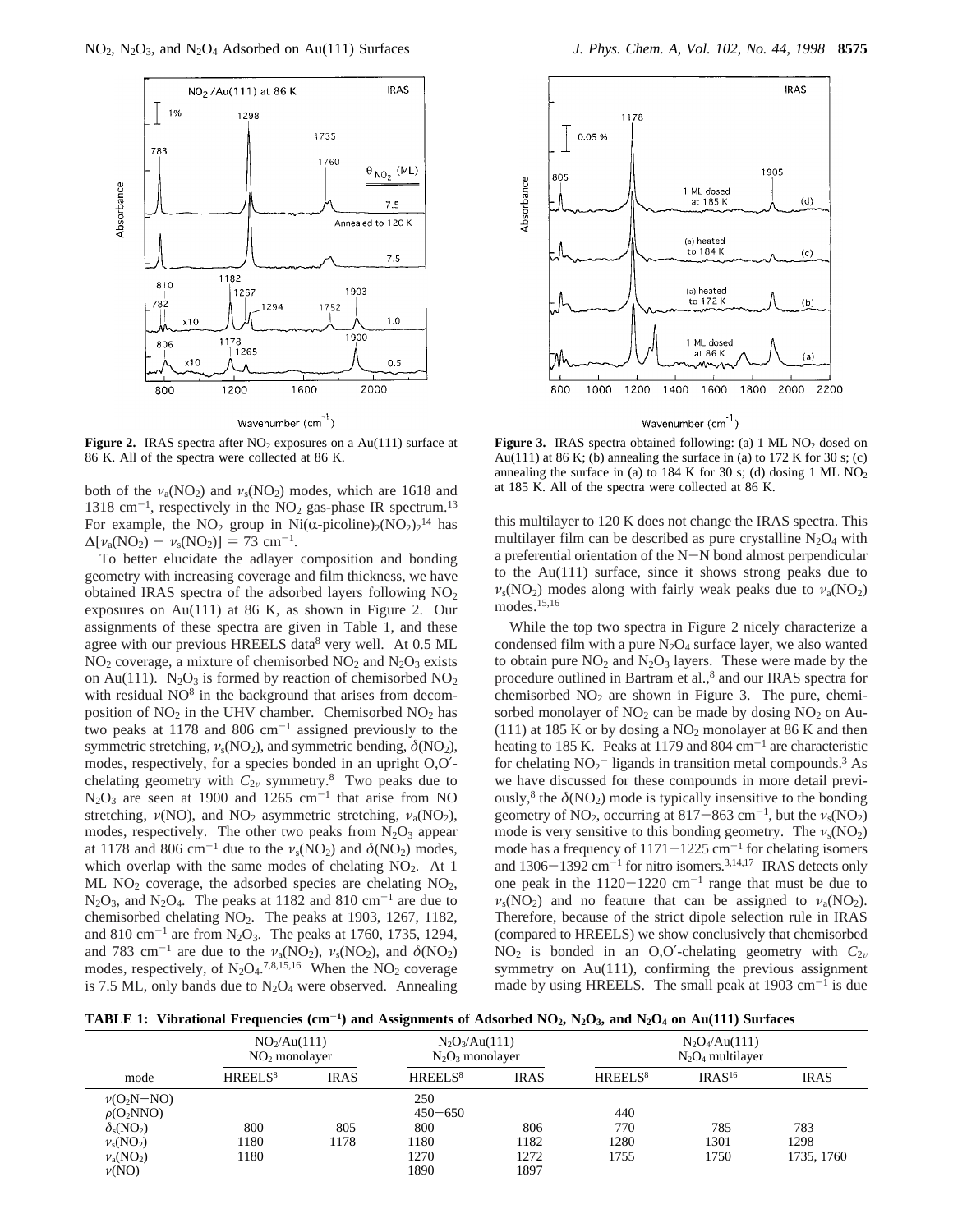

Wavenumber (cm<sup>-1</sup>)

Figure 4. IRAS spectra obtained after (a) 1 ML NO<sub>2</sub> dosed on Au-(111) at 185 K to give a pure monolayer of chelating chemisorbed NO2, (b) NO exposure on a Au(111) surface precovered by the chelating  $NO<sub>2</sub>$  monolayer at 120 K to form a pure  $N<sub>2</sub>O<sub>3</sub>$  monolayer, and (c) annealing the surface in (b) to 185 K for 30 s. All of the spectra were collected at 86 K.

to the formation of a very small amount of  $N_2O_3$  by reaction of residual NO in the chamber with chemisorbed NO2.

A pure  $N_2O_3$  monolayer can be readily made from the pure chelating  $NO<sub>2</sub>$  monolayer on Au(111) by NO exposure to the adlayer at 120 K. All of the peaks in the IRAS spectrum in Figure 4 can be assigned to  $N_2O_3$ . The strongest peak at 1898  $cm^{-1}$  is due to the  $\nu(N=O)$  mode, and the peaks at 1273, 1184, and 804 cm<sup>-1</sup> are due to the  $\nu_a(NO_2)$ ,  $\nu_s(NO_2)$ , and  $\delta(NO_2)$ modes, respectively. We propose that adsorbed  $N_2O_3$  is bonded to the surface with  $C_s$  symmetry using one oxygen atom, in a monodentate fashion, with its  $O_2NN=O$  bond perpendicular to the Au(111) surface. First, the  $v_a(NO_2)$  and  $v_s(NO_2)$  peaks have comparable intensity in the gas phase, and we observed comparable intensity of the  $v_a(NO_2)$  and  $v_s(NO_2)$  modes for the chemisorbed species. The surface dipole selection rule should strongly attenuate the  $v_a(\text{NO}_2)$  peak if a chelating O,O'-geometry were formed, and this does not occur. The observation of IR intensity ratios of the other bands different from those in gasphase  $N_2O_3^{18}$  indicates that the adsorbed species is oriented and that this orientation is not with the molecular plane parallel with the surface. Furthermore, the very strong intensity of the  $\nu(N=O)$  mode is consistent with this dynamic dipole nearly perpendicular to the surface. When this monodentate  $N_2O_3$ adlayer is heated to 185 K, chelating  $NO<sub>2</sub>$  appears again on the surface following the breaking of the N-N bond in  $N_2O_3$ . This is consistent with an N-N bond dissociation energy of 42 kJ/ mol.<sup>8</sup> We can now point out that the strong  $\nu(N=O)$  peak of pure adsorbed  $N_2O_3$  shows that the amount of  $N_2O_3$  coadsorbed with chelating  $NO<sub>2</sub>$  in Figure 3 is very small indeed.

Since NO is not adsorbed on the Au(111) surface even at  $105 K$ <sup>8</sup> this reaction likely occurs via an Eley-Rideal mechanism.<sup>19</sup> Chelating NO<sub>2</sub> on the Au(111) surface may exist as a surface-bound radical, with an unpaired electron on the N atom (if the hybridization of the gas-phase molecule is maintained), and the radical-radical coupling reaction with NO (also a radical with the unpaired electron on the N atom) would readily occur. The following schematic illustrates the proposed bidentate  $NO<sub>2</sub>$ and monodentate  $N_2O_3$  species formed on Au(111).



Temperature (K)

**Figure 5.**  $O_2$  TPD spectra after predosing NO<sub>2</sub> on Au(111) at 86 K followed by  $H_2O$  exposures at the same temperature: (a) 1 ML  $H_2O$ dose after  $0.5$  ML NO<sub>2</sub>; (b) 6 ML H<sub>2</sub>O dose after  $0.5$  ML NO<sub>2</sub>; (c)  $0.5$ ML H2O dose after 1 ML NO2; (d) 6 ML H2O dose after 1 ML NO2; (e) 1 ML  $H_2O$  dose after 5 ML NO<sub>2</sub>; (f) 1 ML  $H_2O$  dose after 7.5 ML NO2; (g) 4.5 ML H2O dose after 7.5 ML NO2; (h) 4.5 ML H2O dose after 10 ML NO<sub>2</sub>.



In all these IRAS studies, we did not observe any evidence for nitrite- $N_2O_4$  or  $NO^+NO_3^-$  species formed from  $NO_2$ <br>exposures on  $Au(111)$ . Koch et al.<sup>16</sup> did not observe these exposures on Au(111). Koch et al.<sup>16</sup> did not observe these species either when they studied  $NO<sub>2</sub>$  adsorption on gold foil at 80 K.

**3.2. Reactions of H2O with Preadsorbed NO2, N2O3, and N2O4 on Au(111).** Water interacts very weakly with the Au- (111) surface, TPD of  $H<sub>2</sub>O$  on Au(111) does not resolve the desorption of any strongly bound, chemisorbed state, and no decomposition occurs.<sup>7,20</sup> Consistent with these reports, our TPD spectra show only a single narrow  $H_2O$  desorption peak, ranging from 153 to 165 K as the coverage increases.

Although  $NO<sub>2</sub>$  and  $H<sub>2</sub>O$  adsorb molecularly and reversibly when adsorbed separately, coadsorption leads to reactions. Those reactions that lead ultimately to the deposition of oxygen adatoms on the surface are the easiest to monitor, because oxygen adatoms recombine on  $Au(111)$  and desorb as  $O_2$  at 520-545 K leaving a clean surface.<sup>21,22</sup> Figure 5 shows  $O_2$ TPD spectra that we used to monitor these reactions for a variety of coadsorption conditions. All of the exposures of both  $H_2O$ and  $NO<sub>2</sub>$  were carried out with the crystal at 86 K. The deposition of amorphous ice occurs at this low surface temperature.<sup>7,23,24</sup> O<sub>2</sub> desorption only results when the  $NO<sub>2</sub>$  preexposure was in the multilayer range forming a pure  $N_2O_4$  film. The amount of oxygen formation saturates for  $NO<sub>2</sub>$  preexposures exceeding 10 ML. For  $NO<sub>2</sub>$  preexposures in the submonolayer range, forming a  $NO<sub>2</sub>$  and  $N<sub>2</sub>O<sub>3</sub>$  precovered Au(111) surface, parts a and b of Figure 5 show that no oxygen was produced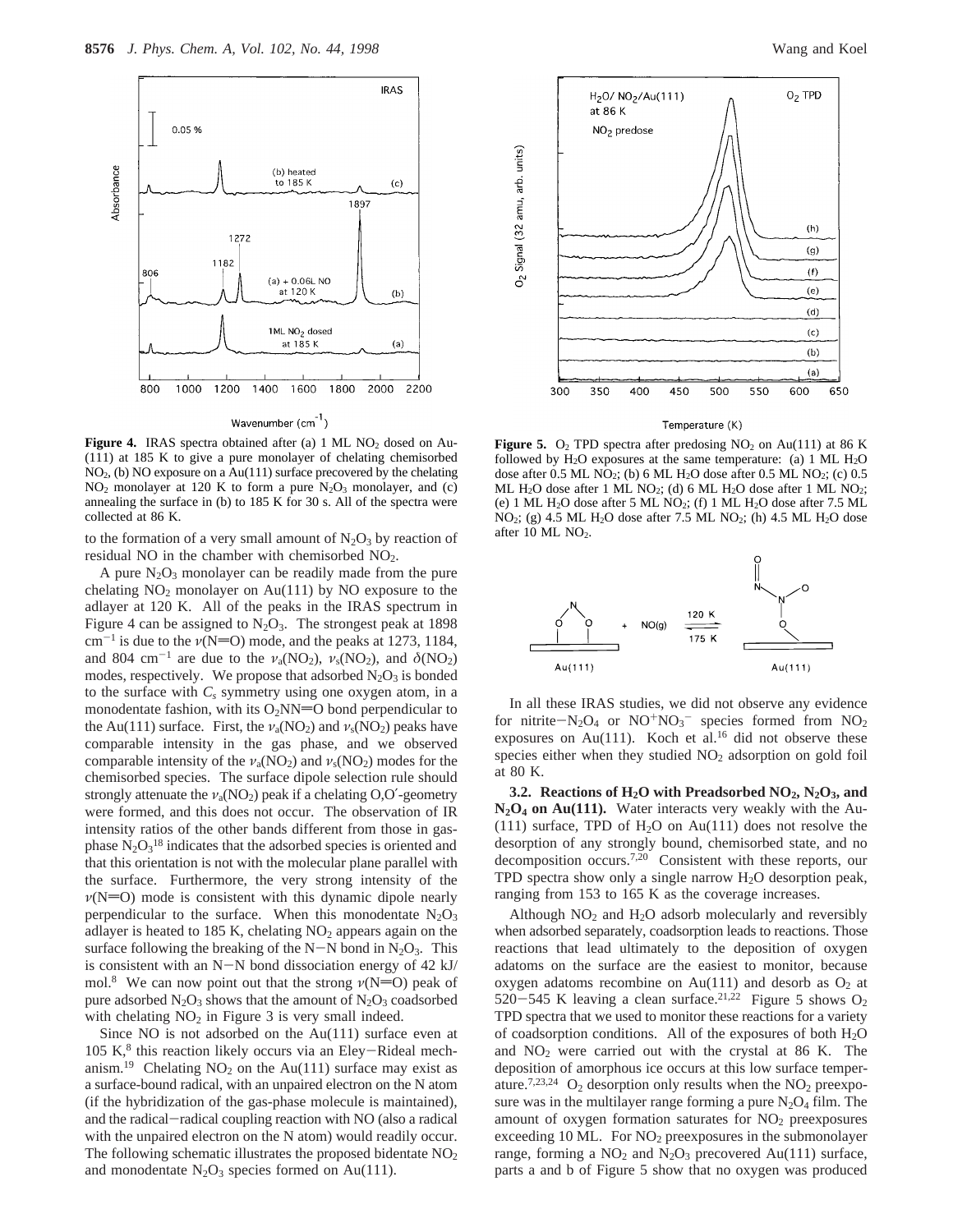

**Figure 6.** TPD spectra for several detected gas-phase products formed during heating in TPD after predosing 7.5 ML  $NO<sub>2</sub>$  on Au(111) at 86 K followed by a 2 ML H<sub>2</sub>O exposure at the same temperature.

for  $1-6$  ML H<sub>2</sub>O postdoses. This indicates that  $NO<sub>2</sub>$  and  $N<sub>2</sub>O<sub>3</sub>$ are not responsible for oxygen formation. Moreover, parts c and d of Figure 5 show that no oxygen is produced when different postexposures of  $H<sub>2</sub>O$  were dosed on the adlayer formed from a 1 ML NO<sub>2</sub> exposure on Au(111). This  $NO<sub>2</sub>$ dose forms a mixture of  $NO_2$ ,  $N_2O_3$ , and  $N_2O_4$  covering the surface. This result implies that interactions (hydrogen bonding) between  $N_2O_4$  clusters and amorphous ice clusters are critical for oxygen deposition and coadsorbed  $NO<sub>2</sub>$  and  $N<sub>2</sub>O<sub>3</sub>$  can block this interaction. These results are consistent with our observations that only  $N_2O_4$  multilayer films react with amorphous ice clusters precovering the Au(111) surface and that the maximum amount of oxygen produced is about 0.5 ML.<sup>6,7</sup> This independence on the dosing sequence indicates that the Au surface plays little role in forming the initial intermediates that lead to oxygen formation and these are formed at the interface between  $N_2O_4$ and amorphous ice.

Other products in addition to  $O_2$  were liberated into the gas phase during heating in TPD after  $H_2O$  was exposed on an  $NO_2$ precovered surface. For 2 ML H<sub>2</sub>O exposed on a 7.5 ML NO<sub>2</sub> precovered Au(111) surface at 86 K, Figure 6 shows that signals in the QMS during TPD were observed at  $m/e = 63, 47, 31$ , 46, 30, 18, and 32. These masses ostensibly monitor  $HNO<sub>3</sub>$ , HONO, HNO,  $NO<sub>2</sub>$ , NO,  $H<sub>2</sub>O$ , and  $O<sub>2</sub>$ , respectively. No evidence was observed in TPD for other possible reduction products such as  $H_2$ ,  $N_2$ ,  $NH_3$ ,  $N_2O$ , and  $NH_2NH_2$ . We propose that HONO and HNO<sub>3</sub> are produced from these coadsorbed layers under UHV conditions below 145 K. The gas-phase  $HNO<sub>3</sub>$  mass spectrum shows a parent peak ( $m/e = 63$ ) that is only  $1\%$  in the mass spectrum cracking pattern, and  $HNO<sub>3</sub>$  does not produce HONO as an ion fragment.25 It is uncertain whether HNO is a reaction product because the HONO mass spectrum is unknown and HNO could be a cracking fragment of HONO. In contrast to the oxygen formation pathway, acid formation reactions occur regardless of the  $NO<sub>2</sub>$  exposures, dosing sequence, or crystallinity of  $H_2O$  in the coadsorbed layer.

The reactions during TPD depicted in Figure 6 are very complicated, but we tentatively assign the peaks in the low-

temperature range as follows. The peak at  $161$  K in  $H<sub>2</sub>O$  TPD is assigned to unreacted water because the desorption temperature is the same as that of multilayer  $H_2O$ . The other three H2O desorption peaks at 174, 209, and 222 K arise either from interactions of  $H_2O$  with adsorbed  $N_2O_4$  or from cracking of higher molecular weight products. Since the gas-phase  $N_2O_4$ mass spectrum does not give a fragment ion of  $m/e = 32$ , the peak at 143 K in  $O_2$  TPD must be assigned to cracking from  $HNO<sub>3</sub>$  or HONO (or possibly some other unknown species). The  $O_2$  peaks at 174, 209, and 222 K also arise from cracking of the products. In NO TPD, the peaks at 143, 174, and 222 K can be assigned to cracking from  $N_2O_4$ , HNO<sub>3</sub>, and other products. The long "tailing" of the NO desorption trace with a peak at 350-430 K is unusual and is likely to indicate that the decomposition of intermediates that finally produce oxygen adatoms on Au(111) cause reaction-rate-limited NO desorption over a wide temperature range. In  $NO<sub>2</sub>$  TPD, the peak at 143 K is mainly due to cracking from unreacted  $N_2O_4$  and the two higher desorption  $NO<sub>2</sub>$  peaks at 174 and 222 K arise from cracking of other products. In addition, the  $NO<sub>2</sub> TPD$  spectra also have a desorption profile that extends to quite high temperatures, including a peak at 350-430 K. This hightemperature  $NO<sub>2</sub>$  desorption is also reaction-rate limited<sup>7</sup> and is similarly produced from the decomposition of intermediates that finally generate oxygen adatoms on Au(111).

In other studies, we found that the oxygen formation reaction was highly dependent on the crystallinity of the ice when  $N_2O_4$ reacts with ice films on Au(111).<sup>6,7</sup> Figure 7a shows that this phenomena was also observed in the experiments in which H<sub>2</sub>O was exposed on  $N_2O_4$  films. Figure 7a, trace iii, shows that a substantial amount of  $O_2$  was produced in TPD when 7.5 ML  $NO<sub>2</sub>$  (pure  $N<sub>2</sub>O<sub>4</sub>$ ) was predosed on a Au(111) followed by dosing 1 ML H2O at 86 K. In Figure 7a, trace ii, a predosed 7.5 ML NO2 film at 86 K was annealed to 115 K for 30 s and then 1 ML H2O was dosed on the film at 86 K. Under the conditions of Figure 7a, trace ii, about the same amount of  $O_2$  was produced as that in Figure 7a, trace iii. Consistently, IRAS shows in Figure 2 that the  $NO<sub>2</sub>$  multilayer formed on Au(111) at 86 K is pure  $N_2O_4$  and subsequently annealing to 115 K does not change the chemical state of  $N_2O_4$ . In contrast, Figure 7a, trace i, shows that no  $O_2$  was produced in TPD when a 7.5 ML NO<sub>2</sub> film was formed on Au(111) at 113 K and followed by dosing 1 ML  $H<sub>2</sub>O$  on the Au(111) at 113 K. This result clearly demonstrates that the crystallinity of the deposited ice clusters is a crucial factor for oxygen formation.

Previous IRAS studies showed that amorphous ice was formed when H<sub>2</sub>O was dosed on Au(111) at 86 K,<sup>7</sup> and this amorphous ice had non-hydrogen-bonded "free OH" groups.<sup>23,26</sup> These "free OH" groups were shown to have strong reactivity for oxygen formation when  $N_2O_4$  reacts with preadsorbed ice films, and "free OH" groups also show greater reactivity in other reactions compared to fully hydrogen-bonded crystalline ice.<sup>23,26,27</sup> Annealing amorphous ice to 115 K or dosing  $H_2O$  at the same temperature produces crystalline ice and a loss in reactivity for oxygen formation since all of the "free OH" groups disappear because of crystallization that forms fully hydrogen-bonded ice species.<sup>7,23,26</sup> We propose that the strong hydrogen bonding between  $N_2O_4$  and the highly polar "free OH" groups on the amorphous ice surface plays a crucial role in breaking the N-<sup>N</sup> bond (where  $D(O_2N-NO_2) = 53 \text{ kJ/mol}^8$ ) and stabilizing polar products and intermediates such as  $ONO-NO<sub>2</sub>$  and  $NO<sup>+</sup>NO<sub>3</sub><sup>-</sup>$ .<br>The association of two other forms of alternative abilities

The reactivity of two other forms of nitrogen oxides, chelating chemisorbed  $NO<sub>2</sub>$  species and a pure monolayer of  $N<sub>2</sub>O<sub>3</sub>$ , with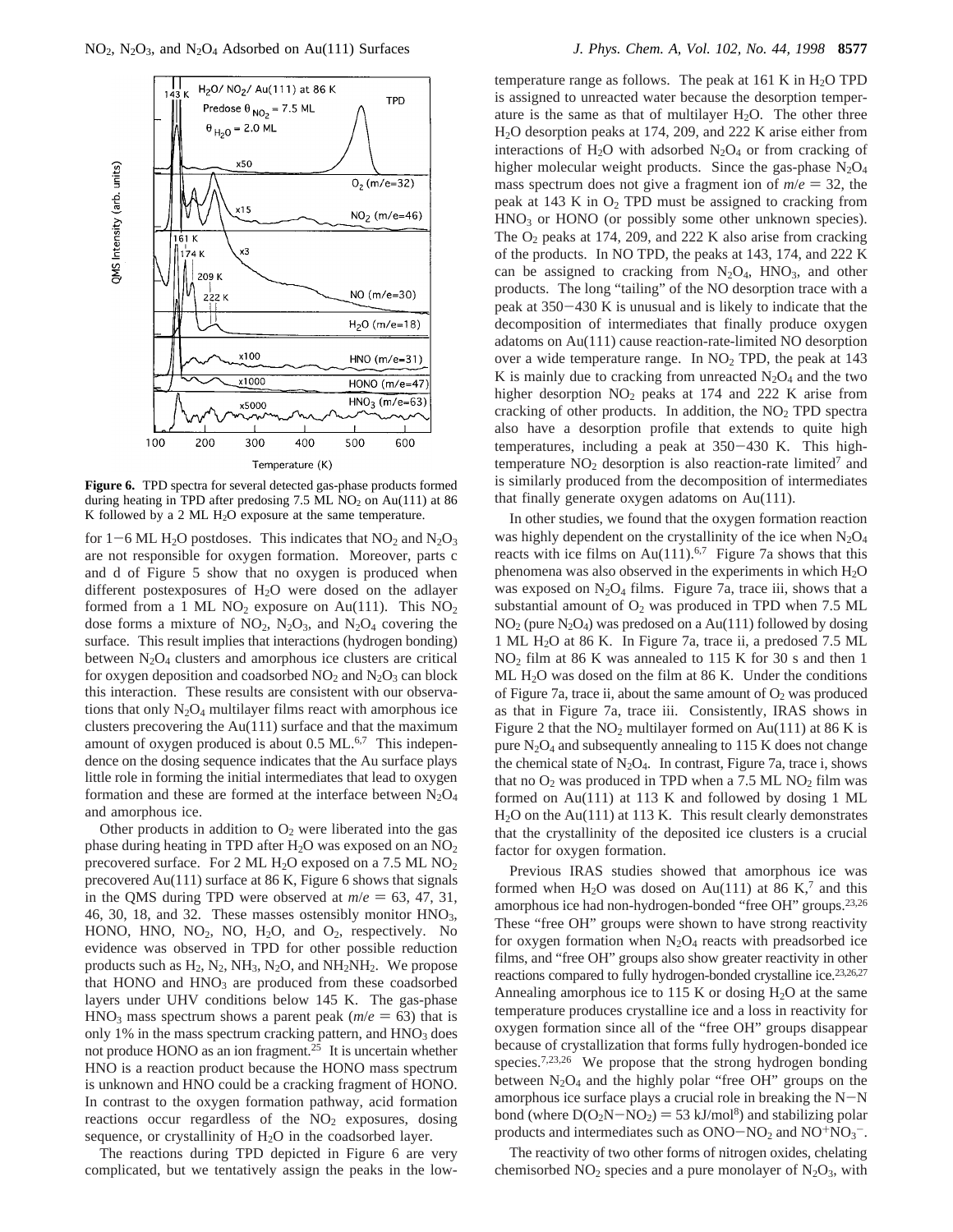

**Figure 7.** (a) O<sub>2</sub> TPD spectra probing requirements for generating surface oxygen: (i) 7.5 ML NO<sub>2</sub> predosed on Au(111) at 113 K followed by 1 ML H2O exposure at the same temperature; (ii) 7.5 ML NO2 predosed on Au(111) at 86 K, then annealed to 115 K for 30 s, followed by dosing 1 ML H<sub>2</sub>O on the film at 86 K; (iii) 7.5 ML NO<sub>2</sub> predosed on Au(111) at 86 K followed by 1 ML H<sub>2</sub>O exposure at the same temperature. (b) O<sub>2</sub> TPD spectra probing the extent of oxygen formation on Au(111) for the reaction of amorphous ice clusters formed by 1 ML H<sub>2</sub>O exposures on preadsorbed films of (bottom) chelating NO<sub>2</sub> monolayer, (middle) N<sub>2</sub>O<sub>3</sub> monolayer, and (top) N<sub>2</sub>O<sub>4</sub> multilayer.

postdosed amorphous ice clusters on Au(111) at 86 K was also studied by TPD. The  $O_2$  TPD spectra in Figure 7b show that no  $O_2$  was produced either in reactions between chelating  $NO_2$ or pure  $N_2O_3$  and amorphous ice. Therefore, only  $N_2O_4$  can react efficiently with amorphous ice to eventually oxidize the Au surface, and coadsorbed  $N_2O_3$  and chelating  $NO_2$  block the interaction of "free OH" groups with  $N_2O_4$  to inhibit oxygen formation at low  $NO<sub>2</sub>$  exposures.

Comparing these results with our previous studies of  $N_2O_4$ reacting with preadsorbed amorphous ice films,<sup>7</sup> we find exactly the same results-acid formation and oxygen formation occur via two separate reaction pathways proceeding under different conditions. Acid-forming reactions are sensitive to neither the  $NO<sub>2</sub>$  exposure nor the crystallinity of the ice, but oxygen formation occurs only when amorphous ice is available and  $NO<sub>2</sub>$ exposure is in the multilayer range (to form pure  $N_2O_4$ ). This demonstrates that the same oxygen formation mechanism is operating independent of the dosing sequence of  $NO<sub>2</sub>$  and  $H<sub>2</sub>O$ . We further proved in this study that  $N_2O_4$  is the only nitrogen oxide (of those investigated) that can (ultimately) produce oxygen by reacting with amorphous ice. This represents strong support for our proposed mechanism in which  $N_2O_4$  first isomerizes and forms  $NO^{+}NO_3^-$ , which finally decomposes at higher temperatures to form atomic oxygen on Au(111) during TPD.

Finally, the whole area of how  $N_xO_y$  interacts with water is important in the atmosphere. These studies reveal new information about fundamental interactions between  $N_xO_y$  and water (ice), for example, extending previous fundamental studies of  $N_2O_5$  and ice.<sup>28-30</sup>

### **4. Conclusions**

IRAS confirms the bonding geometries of  $NO<sub>2</sub>$ ,  $N<sub>2</sub>O<sub>3</sub>$ , and N2O4 adlayers on Au(111) deduced in previous HREELS studies. NO<sub>2</sub> exposures on Au(111) at 185 K produce a pure monolayer of chemisorbed, O,O'-chelating  $NO<sub>2</sub>$  with  $C<sub>2v</sub>$ symmetry. Exposing this chemisorbed  $NO<sub>2</sub>$  monolayer on Au-(111) at 120 K to gas-phase NO leads to a monolayer of

adsorbed  $N_2O_3$  that is bonded to the surface through one oxygen and has  $C_s$  symmetry. This conclusion about the monodentate bonding of  $N_2O_3$  clarifies the ambiguity that was left in the previous HREELS determination. Large NO<sub>2</sub> exposures on Au-(111) at 86 K produce crystalline  $N_2O_4$  multilayers with a preferential orientation of the N-N bond perpendicular to the Au(111) surface.

Two reaction paths are found when preadsorbed layers of nitrogen oxides ( $NO_2$ ,  $N_2O_3$ , and  $N_2O_4$ ) on Au(111) react with ice clusters formed by postdosing H2O on these surfaces at low temperatures. One path is associated with HONO and HNO<sub>3</sub> formation. This reaction channel proceeds regardless of the water exposure temperature (which controls the crystallinity and concentration of "free OH" groups of the ice clusters formed) and the size of the  $NO<sub>2</sub>$  exposures. The other reaction channel forms oxygen adatoms on the Au(111) surface during heating, and this pathway occurs only at the interface between amorphous ice clusters and  $N_2O_4$  in films deposited on Au(111). Conditions that form crystalline ice strongly inhibit this reaction. Also, two other adsorbed nitrogen oxides species, i.e., chelating  $NO<sub>2</sub>$ and  $N_2O_3$ , that are normally observed following  $NO_2$  exposures on Au(111) at 86 K cannot react with amorphous ice to form oxygen on Au(111). These results are consistent with those of our previous studies of nitrogen oxides from  $NO<sub>2</sub>$  exposures reacting with amorphous ice films predeposited on Au(111). These observations support our proposed mechanism for the formation of oxygen adatoms on  $Au(111)$  in which nitrite- $N_2O_4$ , a reactive precursor, is formed by interactions between "free OH" groups of amorphous ice and  $N_2O_4$  and then this species is converted to nitrosonium nitrate $(NO^{+}NO_{3}^{-})$ , which produces oxygen adatoms on the surface following thermal decomposition.

These facile reactions between  $N_xO_y$  and  $H_2O$ , along with the new structure-reactivity relationships established, are important to chemical foundations for a number of technologies, ranging from energetic materials to atmospheric chemistry.

**Acknowledgment.** This work was supported by the Army Research Office.